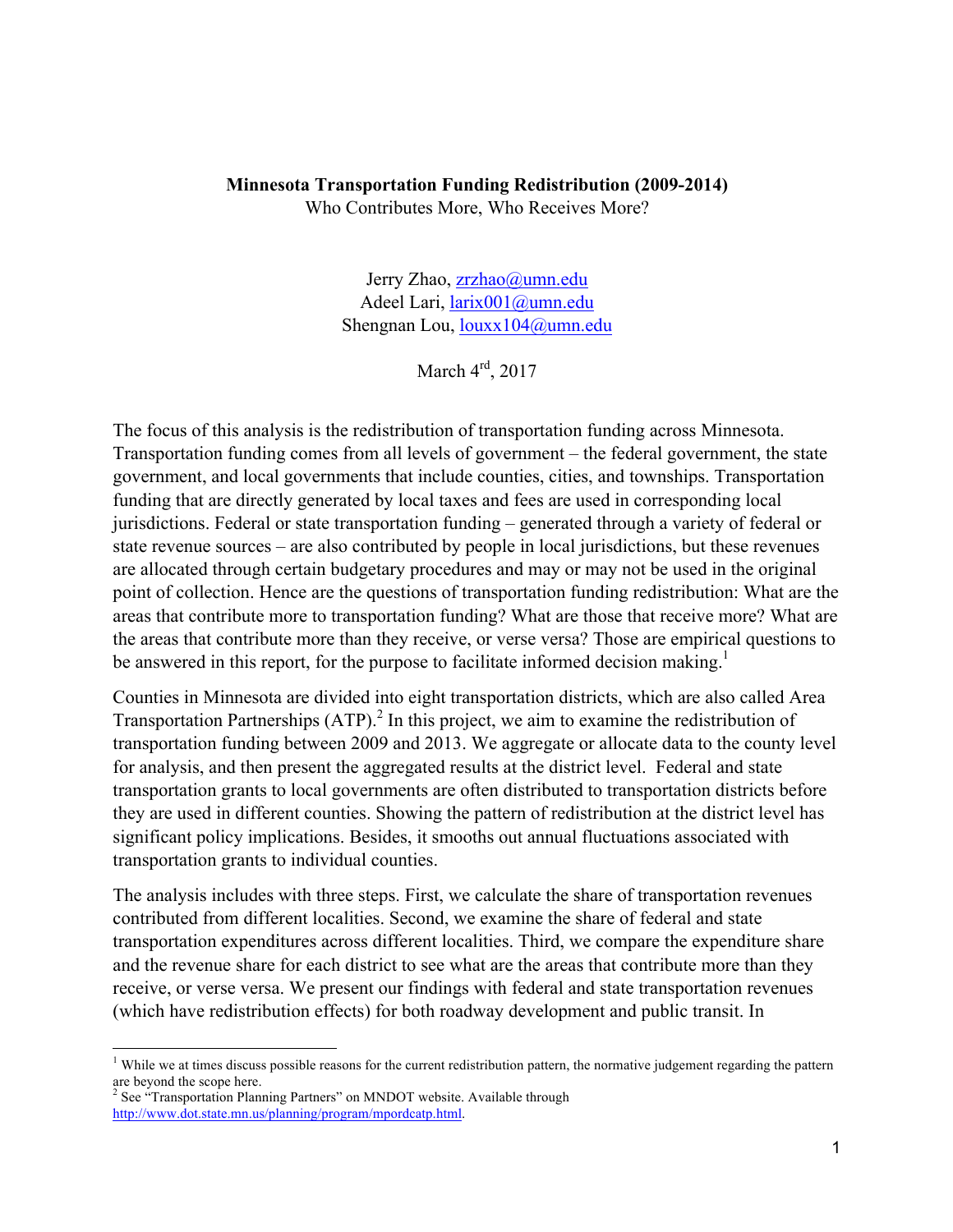appendices we also show the results for two alternative ways of analysis, one concerns only roadway expenditure but not transit, and the other includes not only federal and state transportation revenues but also local efforts that by themselves do not have redistributive effects.

### **1. The Revenue Share**

We define the Revenue Share (R-Share) as a district's share in the collection of federal and state transportation revenues.

- The contribution of federal fuel taxes from Minnesota is downloaded from the Federal Highway Administration. The data come from two accounts.
	- o R1a: The highway account has annual data between 2009 and 2013. The contribution of federal fuel taxes from Minnesota is then allocated to each county based on county VMT (Vehicle Miles Traveled).
	- o R1b: The transit account has data only for 2012. We estimate the data for 2009, 2010, 2011, and 2012 assuming that transit account and highway account maintains a stable ratio between 2009 and 2013. The contribution is also allocated to each county based on county VMT (Vehicle Miles Traveled).
- State transportation revenues include state fuel tax, vehicle registration tax, and motor vehicle sales tax.
	- o R2a: The state fuel tax revenue is allocated to each county based on county VMT.
	- o R2b: Data for vehicle registration tax revenue at each county are collected from Minnesota Department of Public Safety.
	- o R2c: Motor vehicle sales tax is allocated with the combination of two approaches: 50% based on vehicle registration tax and 50% based on vehicle count. This is the approach used by the Department of Public Safety, which uses the combination of two allocation bases because motor vehicle sales tax is affected not only by vehicle counts but also by the value of vehicles.

For all those revenues sources, the Metro district accounts for slightly less than half of statewide revenue (about 48%), clearly because these metropolitan counties have a disproportional higher share of vehicles and travel volumes than other counties.

# **2. The Expenditure Share**

We define the Expenditure Share (E-Share) as a district's share in the distribution of federal and state transportation expenditures, including three components.

- The first is state trunk highway expenditures directly spent by the MnDOT.
	- o E1a: The statewide construction costs have been allocated by MnDOT to the counties based on road segments.
	- o E1b: We allocate the statewide maintenance costs based on each county's share of construction costs in the whole state.
- The second component is federal and state transportation grants to support local roads.
	- o E2a: Counties receive federal transportation grants and state transportation grants.
	- o E2b: Cities receive federal transportation grants and state transportation grants.
	- o E2c: Townships receive state transportation grants. These data are collected from the Office of State Auditor.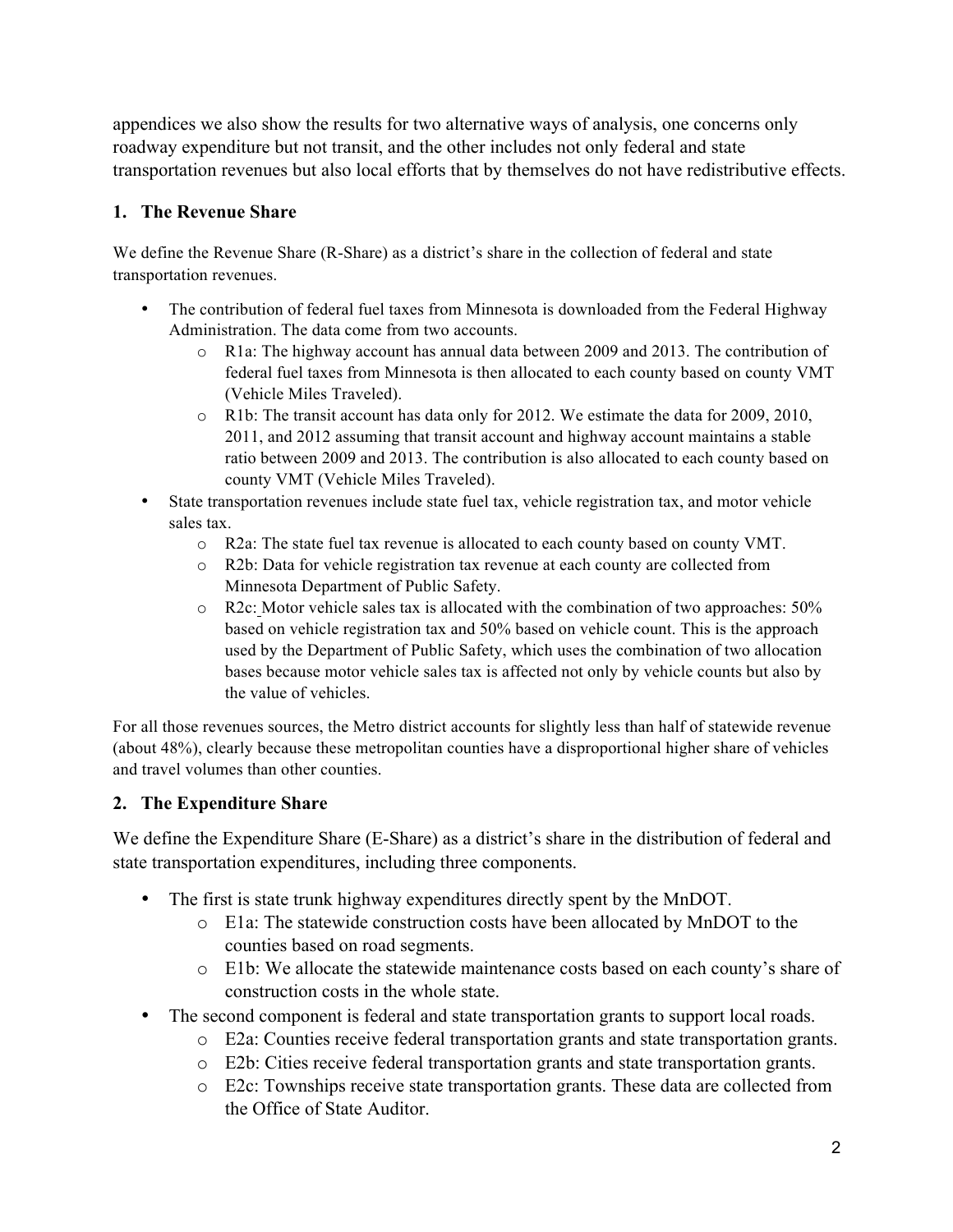- The third component is federal and state grants for public transit systems. These data are collected from the National Transit Database.
	- o E3a: Grants for urban transit systems are allocated to the transportation district where the counties are located in.
	- o E3b: Grants for rural transit systems are allocate ed by their primary service counties.

The Metro district accounts for about 47% of trunk highway expenditures, about 35% of federal and state grants for local roads, and about 88% of transit expenditures. Overall, the Metro district accounts for about 51% of federal and state transportation expenditures in the whole state.

# **3. The Expenditure-Ratio Ratio**

We define the Expenditure-Revenue Ratio (ER-Ratio) as a district's expenditure share divided by its revenue share in federal and state transportation funding. If ER-ratio is higher than 1, a district's share in federal and state transportation expenditure is higher than its share in federal and state transportation revenue. That means the district receives more than it contributes. If ERratio is lower than 1, a district receives less than it contributes.

The Metro district's ER-Ratio is 1.06. That is, the district's share of transportation expenditures is slightly higher than its share in transportation revenues. Among eight districts, we expect to see higher and lower ratios. Three districts have ratios that are statistically deviated from the mean. District 2 and District 1 appear to receive more than they contribute, probably due to much lower population density in these counties. District 3 appears to receive less than they contribute. This probably occurs because this district has a combination of high traffic volumes and hence high contribution of fuel taxes together with a low level of transit expenditures.

#### **4. Conclusions**

To sum up, for the five-year period between 2009 and 2013, we find that the Metro district contributes about 48% of federal and state transportation revenues and receives about 51% federal and state transportation expenditures. These metro counties accounts for about 88% of transit expenditures, but they contribute more expenditures to roads and they receive from road expenditures.

District 2 and District 1 receive more than they contribute to federal and state transportation funding, mainly because they receive higher share of road expenditures than they contribute to road revenues. District 3 contributes more than it receives from federal and state transportation funding.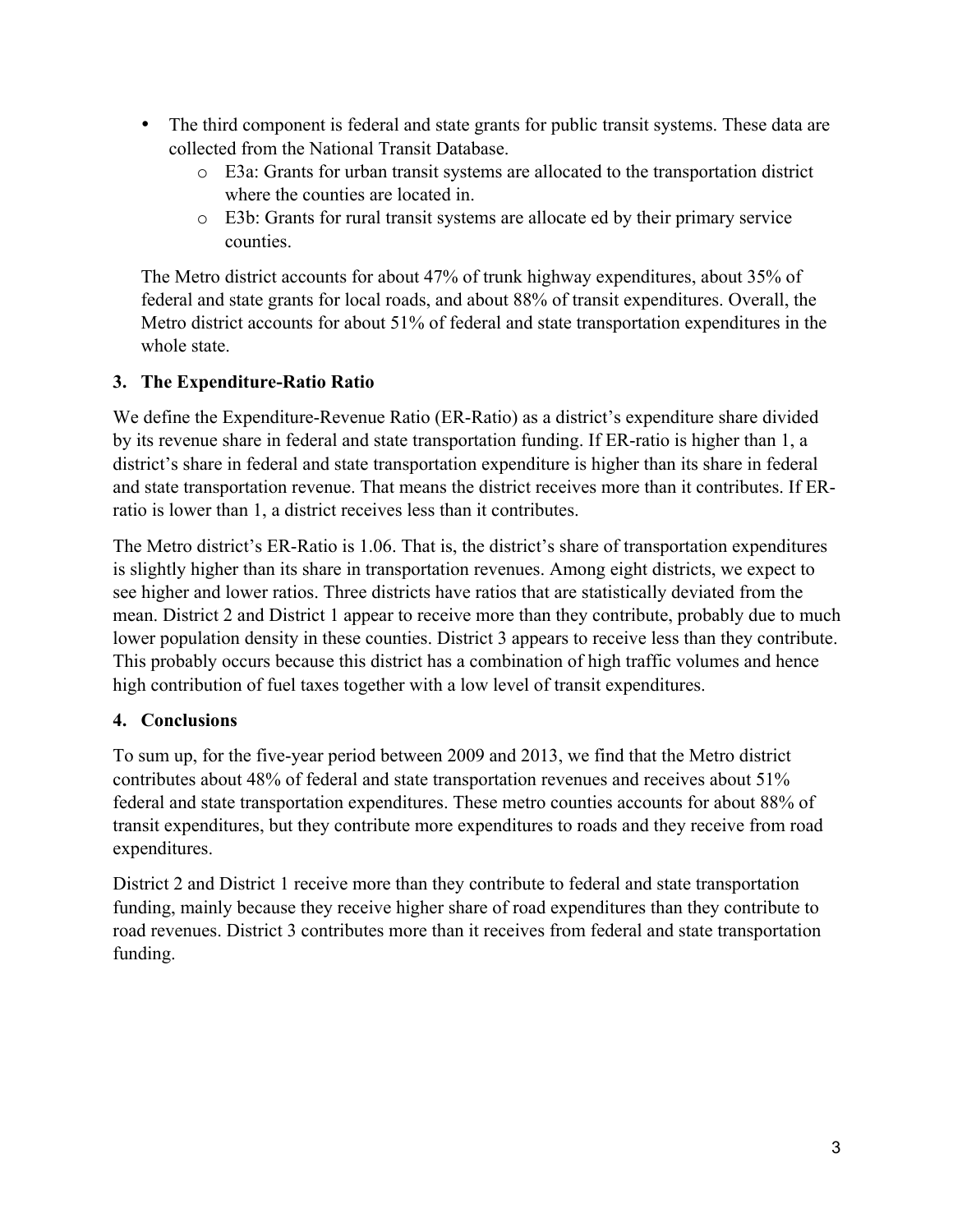#### **Appendix 1: Redistribution of Federal and State Roadway Funding**

An alternative way of analysis is to consider only roadway expenditures and corresponding revenue sources. This approach is less comprehensive than what we use in the report, because roadway expenditures are only part of total transportation expenditures.

The modified revenue share would include all state designated transportation revenue sources, but only part of federal fuel tax revenues – we include Minnesota's contribute to the highway account in Federal Highway Administration (R1a) but not the revenues to the transit account (R1b). The modified expenditure share would include state trunk highway expenditures and federal and state transportation grants for local roads, but not federal and state grants for transit.

As far as roadway funding is concerned, the Metro district's ER-ratio drops to 0.75. That is, these metro counties contribute more to than they receive from roadway funding. District 2 and District 1 have even higher ER-ratios, at 1.83 and 1.58, respectively, both statistically deviated from the mean. They receive a lot more from than they contribute to roadway funding.

#### **Appendix 2: Redistribution of Total Transportation Funding**

In another alternative way of analysis, we not only include federal and state transportation funding, but also add local efforts for transportation. This is not our preferred approach, because only federal and state transportation funding would have redistributive effects, while local efforts for transportation are used within their own jurisdictions.

The modified revenue share includes not only federal and state transportation revenue sources, but also local efforts for roads and public transit. The modified expenditure share includes not only federal and state transportation expenditures, but also the same local efforts.

For each county, local efforts for roads are calculated as the difference between total local road expenditures (the county including all cities and townships within the county) and all federal and state transportation grants to the county (including all cities and townships within) to support local roads. The data are collected from the State Office of Auditor. The amounts would include some property tax revenues but also other general or specific local revenue sources used for local roads.

- L1: County efforts, the difference between total transportation expenditures of a county government and federal and state government grants that the county receives.
- L2: City efforts, the difference between total transportation expenditures of a city government and federal and state government grants that the city receives, aggregated to the whole county.
- L3: Township efforts, the difference between total transportation expenditures of a township government and federal and state government grants that the township receives, aggregated to the whole county.

Regarding public transit, local efforts are calculated as fare revenues and other local contributions for both operation and capital outlays. The data are collected from National Transit Database.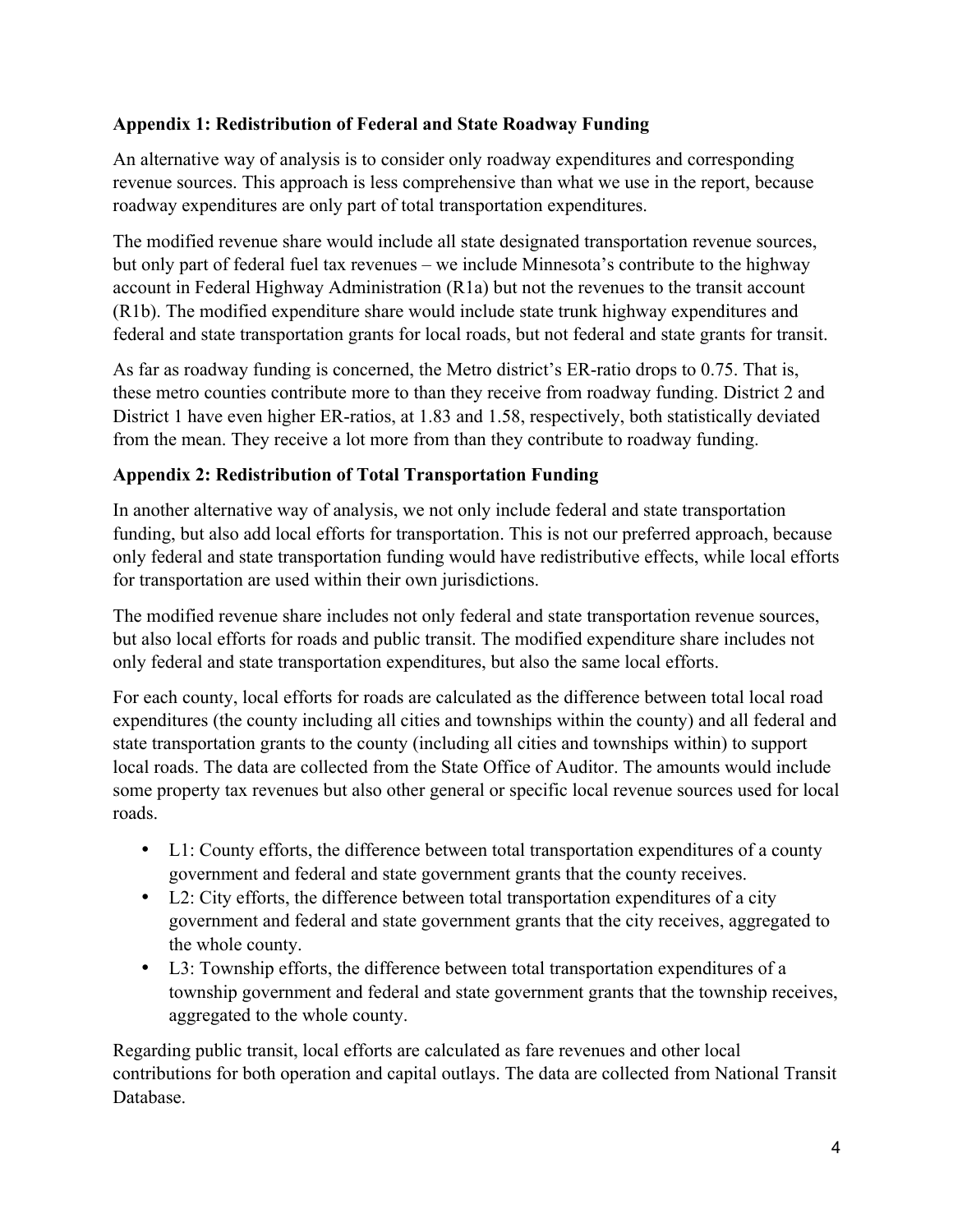- L4: Fare revenues for public transit collected within a county.
- L5: Other local contributions to public transit within a county.

Since local efforts do not have redistributive effect, as is expected, this analysis would yield results similar in the report that include only federal and state transportation grants with redistributive effects. The Metro district's ER-ratio is 1.01, only marginally higher than 1. District 2 and district 1 receive more than they contribute. District 3 appears to contribute more than it receives.

#### **Appendix 3: Roadway funding structure**

This analysis shows roadway funding structure in Minnesota, in particular, the extent to which highway and local roads are funded through federal and state transportation special revenues or through local efforts in each county.

As shown in the transportation funding redistribution analysis, federal and state transportation special revenues may be allocated to each county in two ways. The first is state trunk highway expenditures directly administration by the MnDOT.

- E1a: The statewide construction costs have been allocated by MnDOT to the counties based on road segments.
- E1b: We allocate the statewide maintenance costs based on each county's share of construction costs in the whole state.

The second component is federal and state transportation grants to support local roads.

- E2a: Counties receive federal transportation grants and state transportation grants.
- E2b: Cities receive federal transportation grants and state transportation grants.
- E2c: Townships receive state transportation grants. These data are collected from the Office of State Auditor.

For each county, local efforts for roads are calculated as the difference between total local road expenditures (the county including all cities and townships within the county) and all federal and state transportation grants to the county (including all cities and townships within) to support local roads. The data are collected from the State Office of Auditor. The amounts would include some property tax revenues but also other general or specific local revenue sources used for local roads.

- L1: County efforts, the difference between total transportation expenditures of a county government and federal and state government grants that the county receives.
- L2: City efforts, the difference between total transportation expenditures of a city government and federal and state government grants that the city receives, aggregated to the whole county.
- L3: Township efforts, the difference between total transportation expenditures of a township government and federal and state government grants that the township receives, aggregated to the whole county.